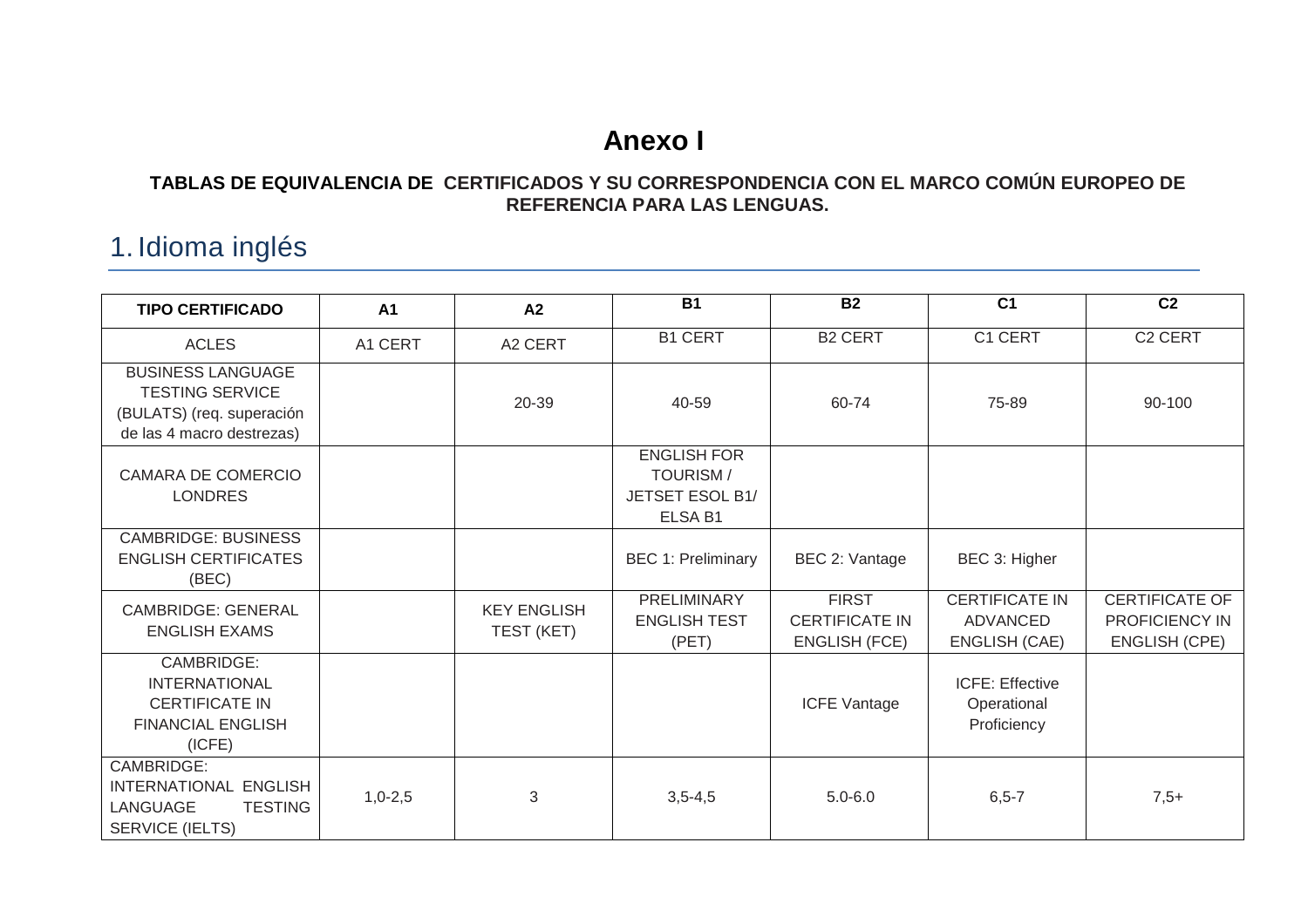| CAMBRIDGE:<br><b>INTERNATIONAL</b><br><b>LEGAL</b><br><b>ENGLISH</b><br><b>CERTIFICATE</b><br>(ILEC) |                 |                  |                                    | <b>ILEC Vantage</b>                                             | ILEC: Effective<br>Operational<br>Proficiency |                                                    |
|------------------------------------------------------------------------------------------------------|-----------------|------------------|------------------------------------|-----------------------------------------------------------------|-----------------------------------------------|----------------------------------------------------|
| <b>CLES</b>                                                                                          |                 |                  | CLES <sub>1</sub>                  | CLES <sub>2</sub>                                               | CLES <sub>3</sub>                             |                                                    |
| <b>ESCUELA</b><br><b>OFICIAL</b><br>DE<br>IDIOMAS (R.D. 1629/2006)                                   |                 | <b>BASICO 2</b>  | <b>INTERMEDIO 2</b>                | <b>AVANZADO 2</b>                                               |                                               |                                                    |
| <b>OFICIAL</b><br><b>ESCUELA</b><br>DE<br>IDIOMAS (R.D. 967/1988)                                    |                 |                  | 3º CURSO CICLO<br><b>ELEMENTAL</b> | 2º CURSO CICLO<br><b>SUPERIOR</b>                               |                                               |                                                    |
| <b>LONDON</b><br><b>TEST</b><br><b>OF</b><br><b>ENGLISH (LTE)</b>                                    | LEVEL A1        | LEVEL 1          | LEVEL 2                            | LEVEL 3                                                         | LEVEL 4                                       | LEVEL 5                                            |
| TEST OF ENGLISH AS A<br>FOREIGN LANGUAGE -<br><b>COMPUTER</b><br><b>BASED</b><br>(TOEFL cBT)         |                 |                  | $137+$                             |                                                                 | $220+$                                        |                                                    |
| TEST OF ENGLISH AS A<br>FOREIGN LANGUAGE<br>INTERNET BASED (TOEFL<br>iBT)                            |                 |                  | 57-86                              | 87-109                                                          | 110-120                                       |                                                    |
| TEST OF ENGLISH AS A<br>FOREIGN LANGUAGE -<br>PAPER BASED (TOEFL<br>pBT)                             |                 |                  | $457+$                             |                                                                 | $560+$                                        |                                                    |
| <b>EUROPEAN</b><br><b>THE</b><br>LANGUAGE<br><b>CERTIFICATES (telc)</b>                              | telc English A1 | telc English A2  | telc English B1                    | telc English B2                                                 | telc English C1                               |                                                    |
| COLLEGE:<br><b>TRINITY</b><br><b>INTEGRATED</b><br>SKILLS IN<br><b>ENGLISH (ISE)</b>                 |                 | ISE <sub>0</sub> | <b>ISE I</b>                       | <b>ISE II</b>                                                   | <b>ISE III</b>                                | <b>ISE IV</b>                                      |
| <b>UNICERT</b>                                                                                       |                 | <b>Basis</b>     | Level 1                            | Level 2                                                         | Level 3/4                                     |                                                    |
| <b>UNIVERSIDAD</b><br>DE<br><b>MICHIGAN</b>                                                          |                 |                  |                                    | <b>CERTIFICATE OF</b><br><b>COMPETENCY IN</b><br><b>ENGLISH</b> |                                               | CERTIFICATE OF<br>PROFICIENCY IN<br><b>ENGLISH</b> |
| UNIVERSITY OF CENTRAL<br>LANCASHIRE (UCLan)                                                          |                 |                  | Entry 3 (B1)                       | Level 1 (B2)                                                    | Level $2$ (C1)                                | Level $3$ (C2)                                     |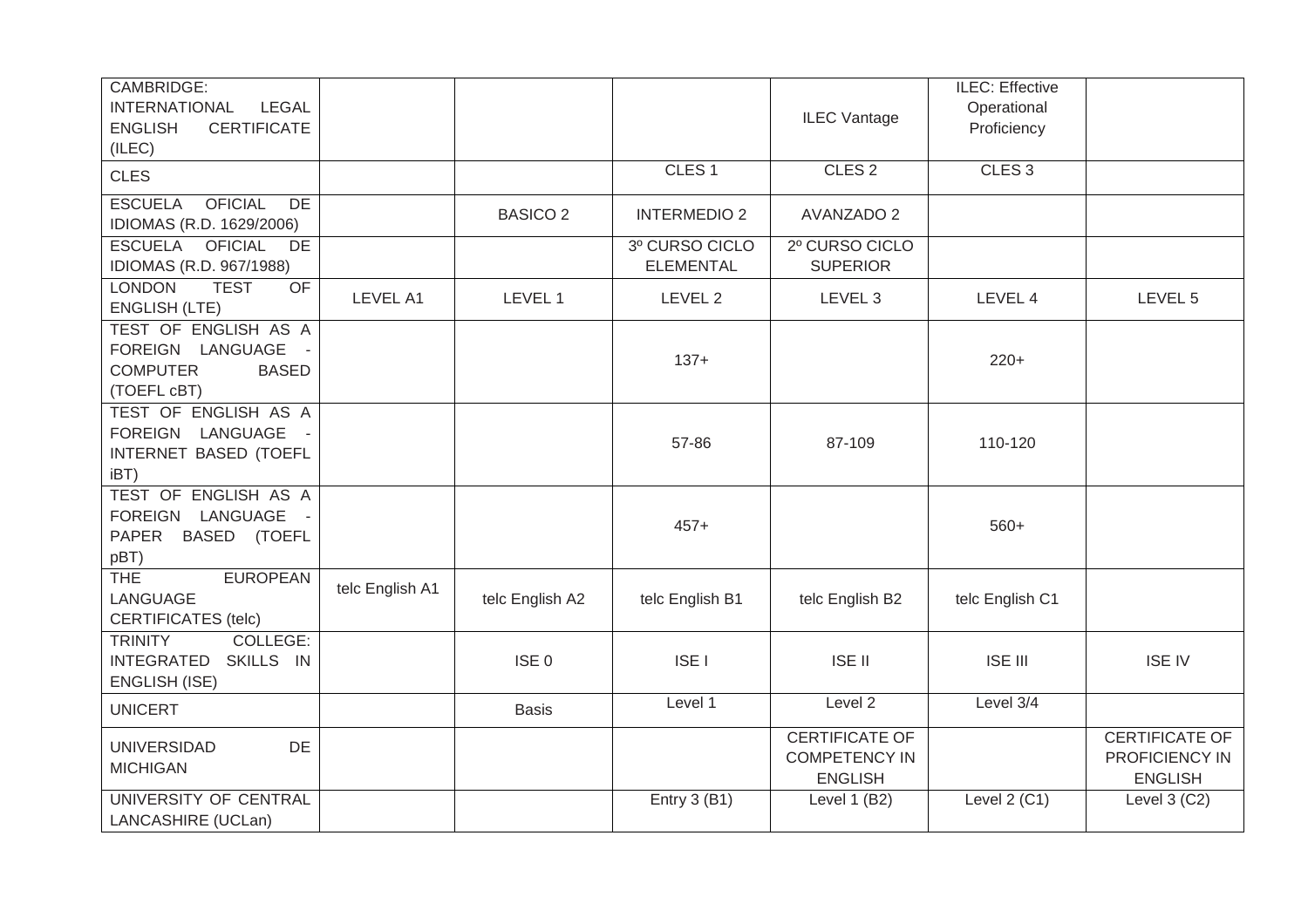### 2. Idioma francés

| <b>TIPO CERTIFICADO</b>                                                                                                                      | A <sub>1</sub>                                                                     | A2                                                                                          | $\overline{B1}$                                                                             | $\overline{B2}$                                                                    | $\overline{C1}$                                                                                     | $\overline{C2}$                                                                       |
|----------------------------------------------------------------------------------------------------------------------------------------------|------------------------------------------------------------------------------------|---------------------------------------------------------------------------------------------|---------------------------------------------------------------------------------------------|------------------------------------------------------------------------------------|-----------------------------------------------------------------------------------------------------|---------------------------------------------------------------------------------------|
| <b>ACLES</b>                                                                                                                                 | A1 CERT                                                                            | A2 CERT                                                                                     | <b>B1 CERT</b>                                                                              | <b>B2 CERT</b>                                                                     | C1 CERT                                                                                             | C <sub>2</sub> CERT                                                                   |
| <b>ALLIANCE</b><br><b>FRANÇAISE</b>                                                                                                          |                                                                                    | <b>CERTIFICAT</b><br><b>D'ÉTUDES EN</b><br><b>FRANÇAIS</b><br><b>PRATIQUE 1</b><br>(CEFP 1) | <b>CERTIFICAT</b><br><b>D'ÉTUDES EN</b><br><b>FRANÇAIS</b><br><b>PRATIQUE 2</b><br>(CEFP 2) | <b>DIPLÔME DE</b><br><b>LANGUE</b><br><b>FRANÇAISE (DLF)</b>                       | <b>DIPLÔME</b><br><b>SUPÉRIEURE</b><br><b>D'ÉTUDES</b><br><b>FRANÇAISES</b><br><b>MODERNES (DS)</b> | DIPLÔME DE<br><b>HAUTES ÉTUDES</b><br><b>FRANCAISES</b><br>(DHEF)                     |
| <b>BUSINESS</b><br><b>LANGUAGE TESTING</b><br><b>SERVICE (BULATS)</b><br>(req. superacion de las<br>4 macro destrezas)                       |                                                                                    | 20-39                                                                                       | 40-59                                                                                       | 60-74                                                                              | 75-89                                                                                               | 90-100                                                                                |
| <b>CENTRE DE LANGUE</b><br><b>FRANÇAISE:</b><br><b>DIPLÔMES DE</b><br><b>FRANÇAIS</b><br>PROFESSIONEL (DFP)<br><b>SPÉCIALITÉS</b>            |                                                                                    |                                                                                             | <b>DFP</b><br>SECRÉTARIAT B1 /<br><b>DFP TOURISME B1</b><br>/DFP<br><b>SCIENTIFIQUE B1</b>  | <b>DFP</b><br>SECRÉTARIAT B2 /<br>DFP MÉDICAL B2 /<br>DFP JURIDIQUE B2             |                                                                                                     |                                                                                       |
| <b>CENTRE DE LANGUE</b><br>FRANÇAISE:<br>DIPLÔMES DE<br><b>FRANÇAIS</b><br>PROFESSIONEL (DFP)<br>AFFAIRES/GÉNÉRAL.                           |                                                                                    |                                                                                             |                                                                                             | <b>DFP AFFAIRES B2</b>                                                             | <b>DFP AFFAIRES C1</b>                                                                              | <b>DFP AFFAIRES C2</b>                                                                |
| <b>CENTRE DE LANGUE</b><br><b>FRANÇAISE:</b><br>DIPLÔMES DE<br><b>FRANÇAIS</b><br>PROFESSIONEL (DFP)<br><b>GÉNÉRALISTES</b>                  |                                                                                    | DFP A2                                                                                      | DFP B1                                                                                      |                                                                                    |                                                                                                     |                                                                                       |
| <b>CENTRE</b><br><b>INTERNATIONAL</b><br><b>D'ÉTUDES</b><br>PEDAGOGIQUES:<br>DIPLÔME D'ÉTUDES<br><b>EN LANGUE</b><br><b>FRANÇAISE (DELF)</b> | <b>DIPLÔME</b><br>D'ÉTUDES EN<br><b>LANGUE</b><br><b>FRANÇAISE A1</b><br>(DELF A1) | <b>DIPLÔME</b><br>D'ÉTUDES EN<br>LANGUE<br><b>FRANÇAISE A2</b><br>(DELF A2)                 | <b>DIPLÔME</b><br>D'ÉTUDES EN<br><b>LANGUE</b><br><b>FRANÇAISE B1</b><br>(DELF B1)          | <b>DIPLÔME</b><br>D'ÉTUDES EN<br><b>LANGUE</b><br><b>FRANÇAISE B2</b><br>(DELF B2) | <b>DIPLÔME</b><br>APPROFONDIE DE<br>LANGUE<br><b>FRANÇAISE C1</b><br>(DALF C1)                      | <b>DIPLÔME</b><br>APPROFONDIE DE<br><b>LANGUE</b><br><b>FRANÇAISE C2</b><br>(DALF C2) |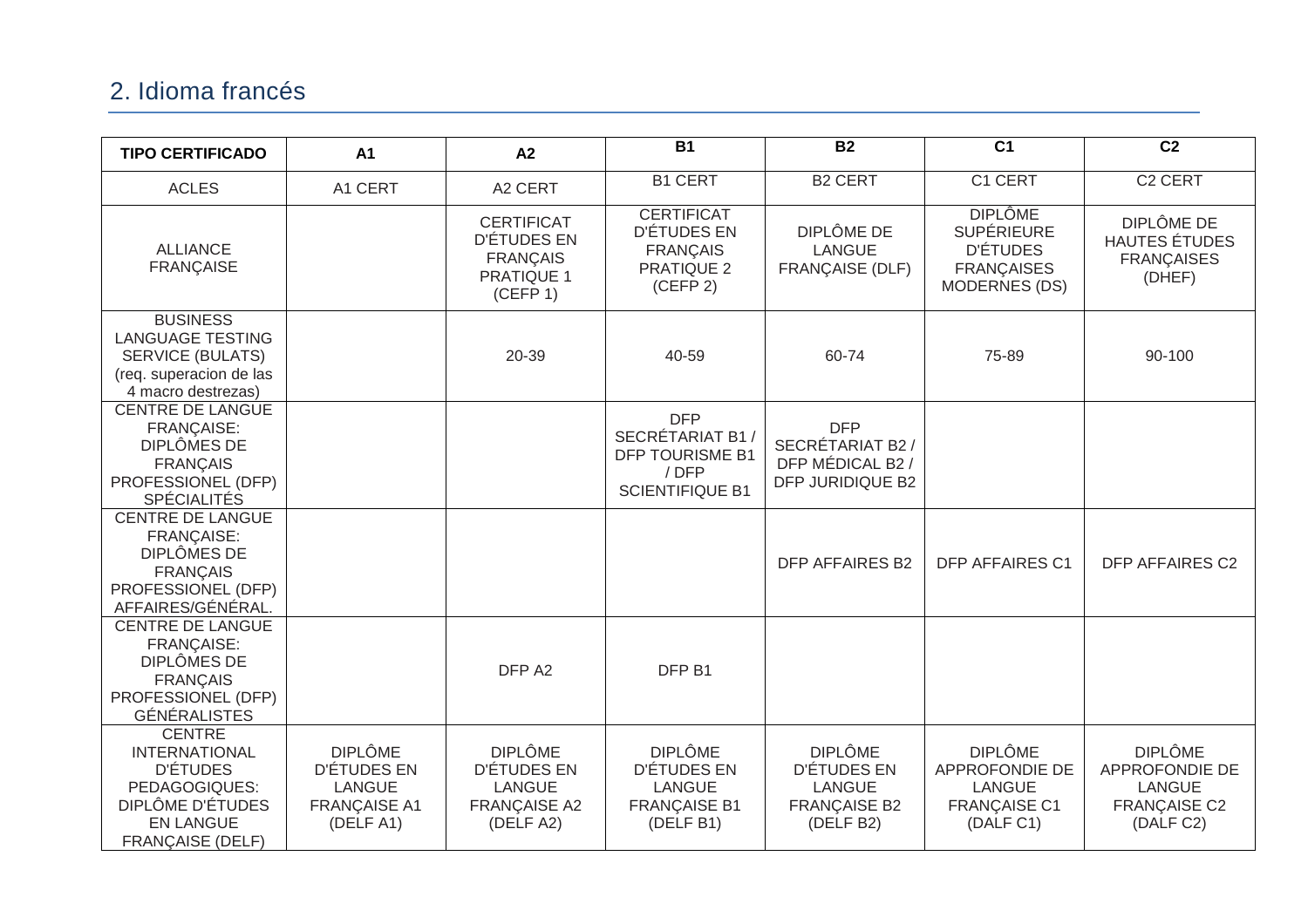| <b>CENTRE</b><br><b>INTERNATIONAL</b><br><b>D'ÉTUDES</b><br>PEDAGOGIQUES:<br>TEST DE<br><b>CONNAISSANCE DE</b><br><b>FRANCAIS (TCF)</b> | <b>TCF NIVEAU 1</b><br>(A1): 100-199pts | <b>TCF NIVEAU 2</b><br>(A2): 200-299pts | TCF NIVEAU 3<br>(B1): 300-399pts | <b>TCF NIVEAU 4</b><br>(B2): 400499pts /<br>TCF-DAP<br>(DEMANDED'ADMI<br><b>SSION</b><br>PRÉALABLE) | <b>TCF NIVEAU 5</b><br>$(C1): 500-599$ pts | TCF NIVEAU 6 (C2):<br>600-699pts |
|-----------------------------------------------------------------------------------------------------------------------------------------|-----------------------------------------|-----------------------------------------|----------------------------------|-----------------------------------------------------------------------------------------------------|--------------------------------------------|----------------------------------|
| CH. DE COMMERCE<br>ET D'INDUSTRIE:<br><b>TEST D'EVALUATION</b><br>DE FRANÇAIS (TEF)                                                     | TEF 1:<br>69-203 pts                    | TEF 2:<br>20-360 pts                    | $TEF$ 3:<br>361-540 pts          | TEF 4:<br>541-698 pts                                                                               | $TEF$ 5:<br>699-833 pts                    | TEF 6:<br>834-900 pts            |
| <b>CLES</b>                                                                                                                             |                                         |                                         | CLES <sub>1</sub>                | CLES <sub>2</sub>                                                                                   | CLES <sub>3</sub>                          |                                  |
| <b>ESCUELA OFICIAL DE</b><br><b>IDIOMAS (R.D.</b><br>1629/2006)                                                                         |                                         | <b>BASICO 2</b>                         | <b>INTERMEDIO 2</b>              | AVANZADO 2                                                                                          |                                            |                                  |
| ESCUELA OFICIAL DE<br><b>IDIOMAS (R.D.</b><br>967/1988)                                                                                 |                                         |                                         | 3º CURSO CICLO<br>ELEMENTAL      | 2º CURSO CICLO<br><b>SUPERIOR</b>                                                                   |                                            |                                  |
| THE EUROPEAN<br>LANGUAGE<br>CERTIFICATES (telc)                                                                                         | telc FRANÇAIS A1                        | telc FRANÇAIS A2                        | telc FRANÇAIS B1                 | telc FRANÇAIS B2                                                                                    |                                            |                                  |
| <b>UNICERT</b>                                                                                                                          |                                         | <b>Basis</b>                            | Level 1                          | Level 2                                                                                             | Level 3/4                                  |                                  |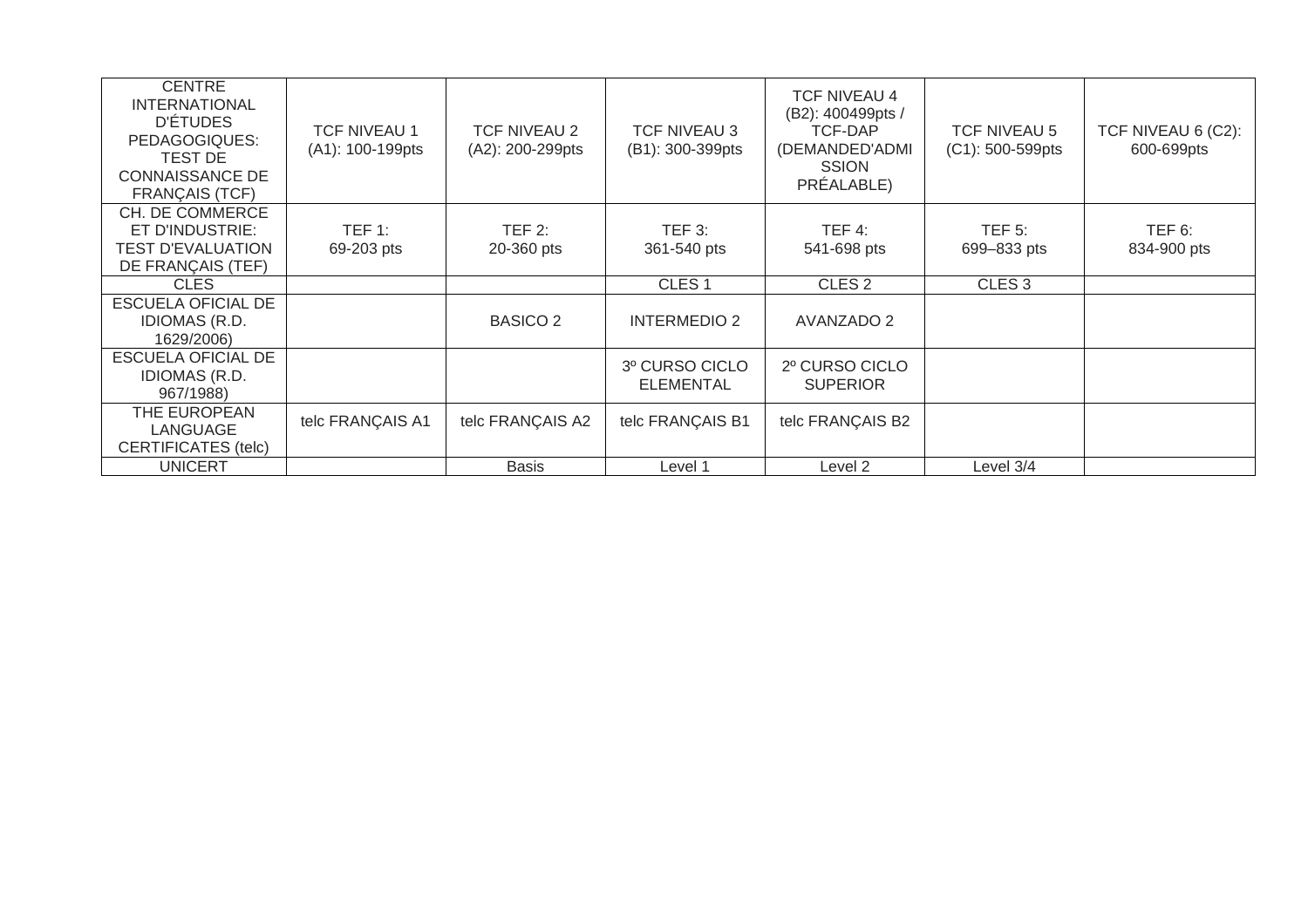#### 3. Idioma alemán

| <b>TIPO CERTIFICADO</b>                                                                                                | A <sub>1</sub>                                        | A2                                         | <b>B1</b>                                                       | <b>B2</b>                                     | $\overline{C1}$                                                                          | $\overline{C2}$                                                    |
|------------------------------------------------------------------------------------------------------------------------|-------------------------------------------------------|--------------------------------------------|-----------------------------------------------------------------|-----------------------------------------------|------------------------------------------------------------------------------------------|--------------------------------------------------------------------|
| <b>ACLES</b>                                                                                                           | A1 CERT                                               | A2 CERT                                    | <b>B1 CERT</b>                                                  | <b>B2 CERT</b>                                | C1 CERT                                                                                  | C <sub>2</sub> CERT                                                |
| <b>BUSINESS</b><br><b>LANGUAGE TESTING</b><br><b>SERVICE (BULATS)</b><br>(req. superación de las<br>4 macro destrezas) |                                                       | 20-39                                      | 40-59                                                           | 60-74                                         | 75-89                                                                                    | 90-100                                                             |
| <b>CLES</b>                                                                                                            |                                                       |                                            | CLES <sub>1</sub>                                               | CLES <sub>2</sub>                             | CLES <sub>3</sub>                                                                        |                                                                    |
| <b>DEUTSCHE</b><br>SPRACHPRÜFÜNG<br>FÜR DEN<br>HOCHSCHUL-<br><b>ZUGANG (DSH)</b>                                       |                                                       |                                            |                                                                 | DSH-1                                         | DSH-2 (Ant.<br>PRÜFUNG ZUM<br><b>NACHWEIS</b><br><b>DEUTSCHER</b><br>SPRACHE - PNdS)     | DSH-3                                                              |
| <b>DEUTSCHES</b><br><b>SPRACHDIPLOM DER</b><br>KULTURMINISTER-<br>KONFERENZ (DSD)                                      |                                                       | DSD - A2                                   | DSD I                                                           |                                               | <b>DSDII</b>                                                                             |                                                                    |
| <b>ESCUELA OFICIAL</b><br>DE IDIOMAS (R.D.<br>1629/2006)                                                               |                                                       | <b>BASICO 2</b>                            | <b>INTERMEDIO 2</b>                                             | <b>AVANZADO 2</b>                             |                                                                                          |                                                                    |
| <b>ESCUELA OFICIAL</b><br>DE IDIOMAS (R.D.<br>967/1988)                                                                |                                                       |                                            | 3º CURSO CICLO<br><b>ELEMENTAL</b>                              | 2º CURSO CICLO<br><b>SUPERIOR</b>             |                                                                                          |                                                                    |
|                                                                                                                        | <b>START DEUTSCH1</b><br>(SD1)                        | <b>START DEUTSCH 2</b><br>(SD 2)           | ZERTIFIKAT DEUTSCH<br>(ZD)                                      | GOETHE-<br><b>ZERTIFIKAT B2</b>               | GOETHE-<br><b>ZERTIFIKAT C1</b>                                                          | <b>ZENTRALE</b><br>OBERSTUFEN-<br>PRÜFUNG (ZOP)                    |
| <b>GOETHE-INSTITUT</b>                                                                                                 | FIT IN DEUTSCH 1<br>(Fit 1)                           | FIT IN DEUTSCH 2<br>(Fit 2)                | ZERTIFIKAT DEUTSCH<br>FÜR JUGENDLICHE (ZD<br>j)                 | ZERTIFIKAT<br>DEUTSCH FÜR<br>DEN BERUF (ZDfB) | <b>PRÜFUNG</b><br><b>WIRTSCHAFTS-</b><br><b>DEUTSCH</b><br><b>INTERNATIONAL</b><br>(PWD) | <b>KLEINES</b><br><b>DEUTSCHES</b><br><b>SPRACHDIPLOM</b><br>(KDS) |
| ÖSTERREICHISCHES<br>SPRACHDIPLOM<br>DEUTSCH (ÖSD)                                                                      | <b>A1 GRUNDSTUFE</b><br><b>DEUTSCH1</b><br>(GD)<br>1) | A2 GRUNDSTUFE<br><b>DEUTSCH2</b><br>(GD 2) | <b>B1 ZERTIFIKAT</b><br>DEUTSCH (ZD)                            | <b>B2 MITTELSTUFE</b><br>DEUTSCH (MD)         | C1 OBERSTUFE<br>DEUTSCH (OD)                                                             | <b>C2 WIRTSCHAFTS-</b><br><b>SPRACHE</b><br>DEUTSCH (WD)           |
|                                                                                                                        | A1 KOMPETENZ IN<br>DEUTSCH 1 (KD 1)                   | A2 KOMPETENZ IN<br>DEUTSCH 2 (KD 2)        | <b>B1 ZERTIFIKAT</b><br>DEUTSCH FÜR<br><b>JUGENDLICHE (ZDj)</b> |                                               |                                                                                          |                                                                    |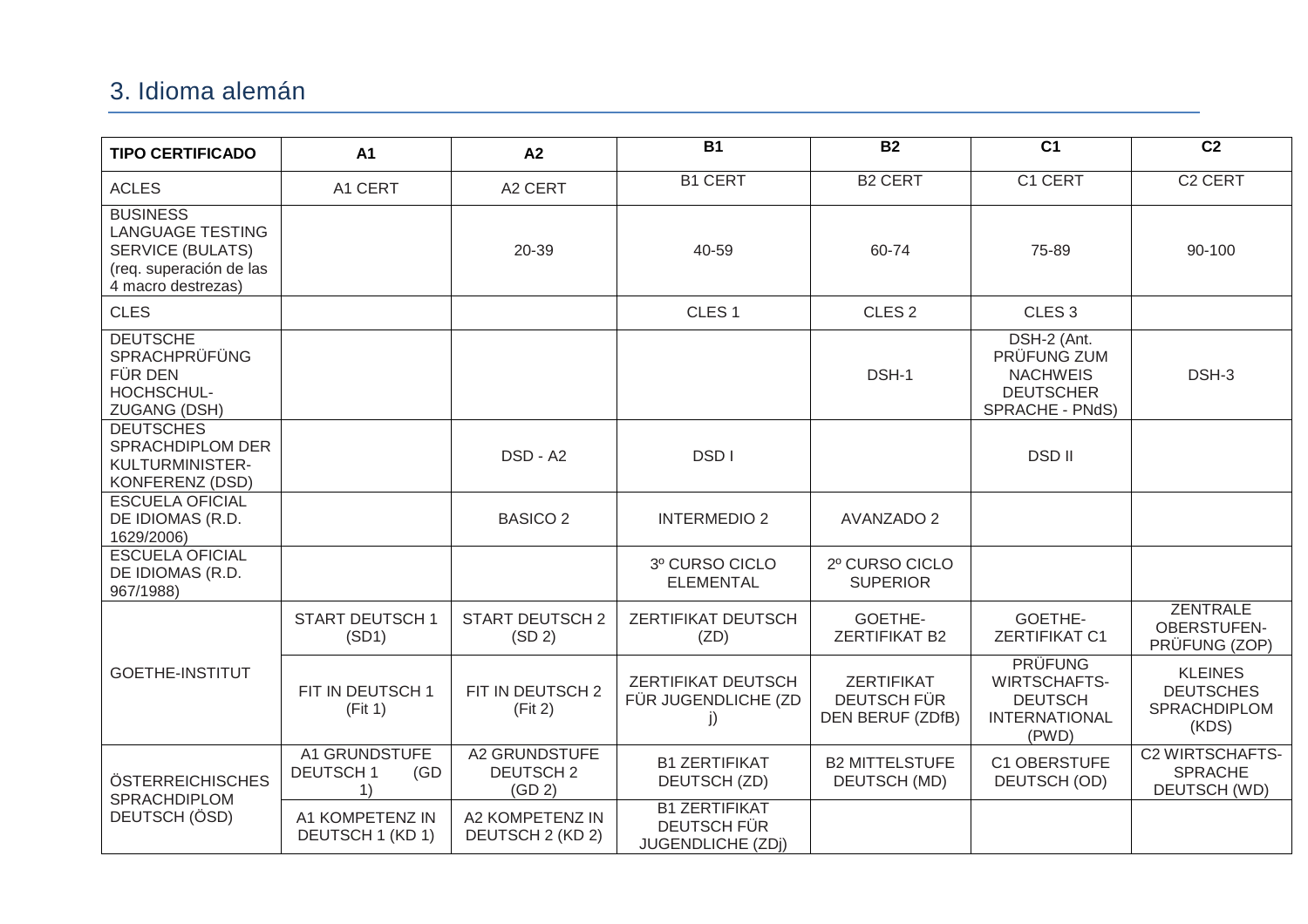| THE EUROPEAN        | telc DEUTSCH A1 | telc DEUTSCH A2   | telc DEUTSCH B1   | telc DEUTSCH B2 | telc DEUTSCH C1 |  |
|---------------------|-----------------|-------------------|-------------------|-----------------|-----------------|--|
| LANGUAGE            |                 | telc $A2 + BERUF$ | telc $B1 + BERUF$ | telc B2 + BERUF |                 |  |
| CERTIFICATES (telc) |                 |                   | telc B1 SCHULE    | telc B2 BERUF   |                 |  |
| UNICERT             |                 | Basis             | Level 1           | evel 2-         | Level 3         |  |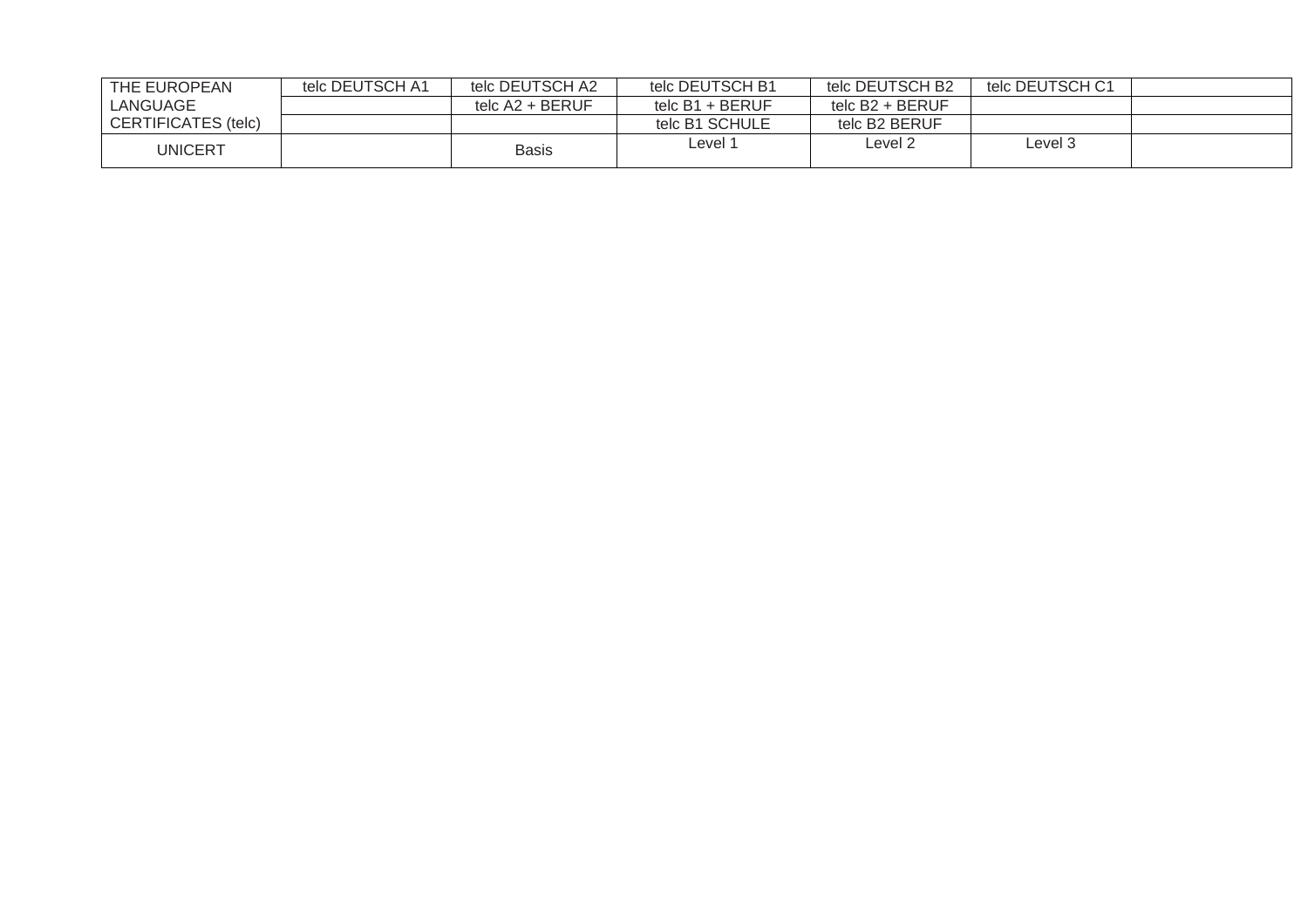#### 4. Idioma italiano

| <b>TIPO</b><br><b>CERTIFICADO</b>                                                     | A <sub>1</sub>        | A2                | <b>B1</b>                          | <b>B2</b>                         | C <sub>1</sub>    | C <sub>2</sub>       |
|---------------------------------------------------------------------------------------|-----------------------|-------------------|------------------------------------|-----------------------------------|-------------------|----------------------|
| <b>ACCADEMIA</b><br><b>ITALIANA DI</b><br>LINGUA (AIL)                                |                       | <b>DELI</b>       | DILI I / DILC                      | <b>DILI II</b>                    | DALI / DALC       |                      |
| <b>ACLES</b>                                                                          | A1 CERT               | A2 CERT           | <b>B1 CERT</b>                     | <b>B2 CERT</b>                    | C1 CERT           | C <sub>2</sub> CERT  |
| CERTIFICATO DI<br><b>CONOSCENZA</b><br><b>DELLA LINGUA</b><br><b>ITALIANA (CELI)</b>  | <b>CELI - IMPATTO</b> | CELI <sub>1</sub> | CELI <sub>2</sub>                  | CELI <sub>3</sub>                 | CELI <sub>4</sub> | CELI <sub>5</sub>    |
| <b>CERTIFICAZIONE</b><br><b>DELL'ITALIANO</b><br><b>COMMERCIALE</b><br>(CIC)          |                       |                   | CIC <sub>1</sub>                   |                                   | <b>CICA</b>       |                      |
| <b>CERTIFICAZIONE</b><br><b>DI ITALIANO</b><br><b>COME LINGUA</b><br>STRANIERA (CILS) | CILS A1               | CILS A2           | CILS Uno B1                        | CILS Due B2                       | CILS Tre C1       | CILS Quattro C2      |
| <b>CLES</b>                                                                           |                       |                   | CLES <sub>1</sub>                  | CLES <sub>2</sub>                 | CLES <sub>3</sub> |                      |
| <b>ESCUELA OFICIAL</b><br>DE IDIOMAS (R.D.<br>1629/2006)                              |                       | <b>BASICO 2</b>   | <b>INTERMEDIO 2</b>                | <b>AVANZADO 2</b>                 |                   |                      |
| <b>ESCUELA OFICIAL</b><br>DE IDIOMAS (R.D.<br>967/1988)                               |                       |                   | 3º CURSO CICLO<br><b>ELEMENTAL</b> | 2º CURSO CICLO<br><b>SUPERIOR</b> |                   |                      |
| <b>PROGETTO</b><br>LINGUA ITALIANA<br><b>DANTE ALIGHIERI</b><br>(PLIDA)               | PLIDA A1              | PLIDA A2          | PLIDA B1                           | PLIDA B <sub>2</sub>              | PLIDA C1          | PLIDA C <sub>2</sub> |
| THE EUROPEAN<br>LANGUAGE<br><b>CERTIFICATES</b><br>(telc)                             | telc ITALIANO A1      | telc ITALIANO A2  | telc ITALIANO B1                   | telc ITALIANO B2                  |                   |                      |
| <b>UNICERT</b>                                                                        |                       | <b>Basis</b>      | Level 1                            | Level 2                           | Level 3           |                      |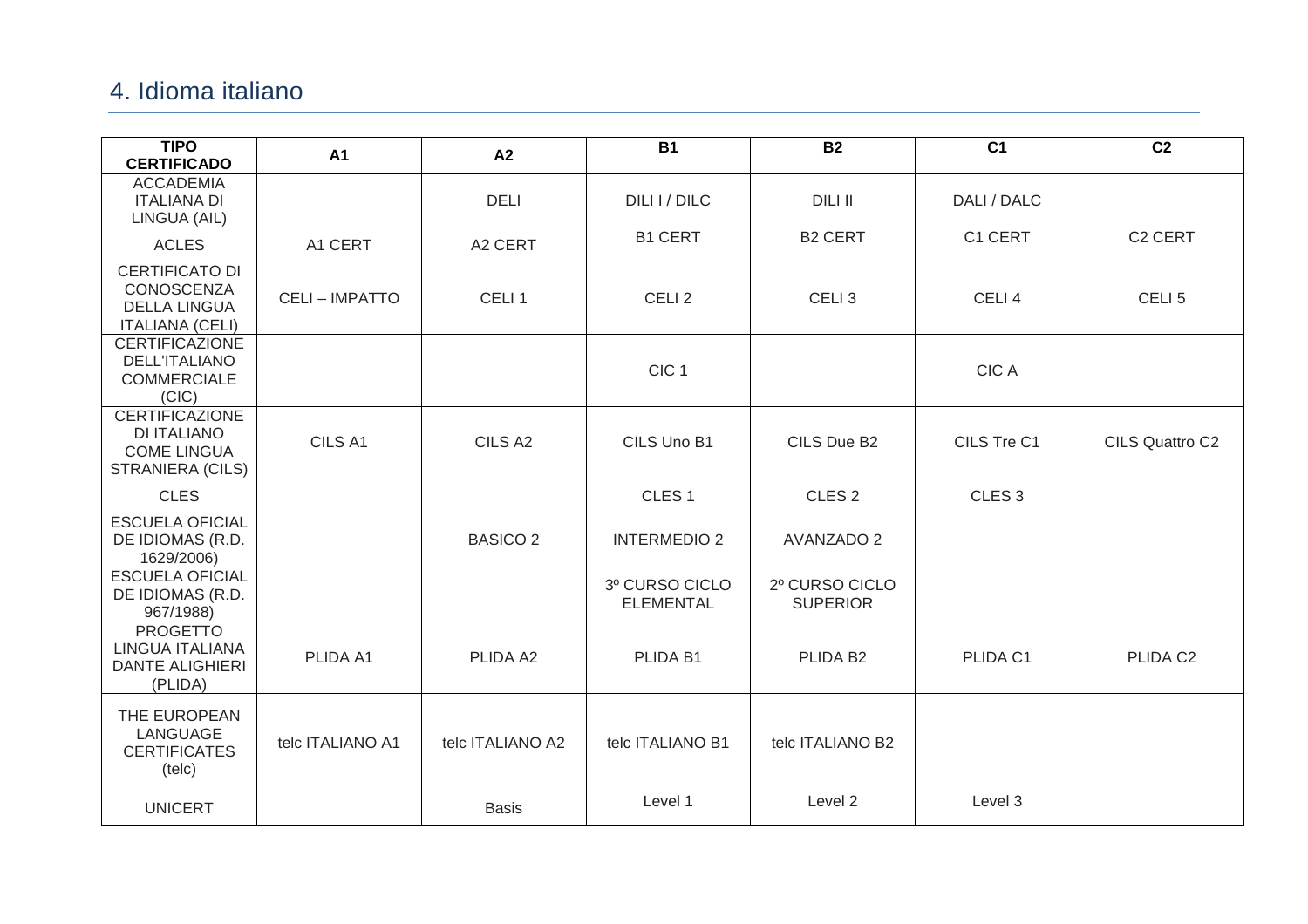### 5. Otros idiomas

| <b>TIPO CERTIFICADO</b>                                                                                                  | A <sub>1</sub>                 | A2                      | $\overline{B1}$               | $\overline{B2}$         | $\overline{C1}$   | $\overline{C2}$     |
|--------------------------------------------------------------------------------------------------------------------------|--------------------------------|-------------------------|-------------------------------|-------------------------|-------------------|---------------------|
| <b>ACLES</b>                                                                                                             | A1 CERT                        | A2 CERT                 | <b>B1 CERT</b>                | <b>B2 CERT</b>          | C1 CERT           | C <sub>2</sub> CERT |
| <b>CLES</b>                                                                                                              |                                |                         | CLES <sub>1</sub>             | CLES <sub>2</sub>       | CLES <sub>3</sub> |                     |
| <b>UNICERT</b>                                                                                                           |                                | <b>Basis</b>            | Level 1                       | Level 2                 | Level 3           |                     |
| CHECO:                                                                                                                   |                                |                         |                               |                         |                   |                     |
| THE EUROPEAN<br>LANGUAGE<br><b>CERTIFICATES (telc)</b>                                                                   |                                |                         | telc ČESKÝ JAZYK<br><b>B1</b> |                         |                   |                     |
| <b>CHINO:</b>                                                                                                            |                                |                         |                               |                         |                   |                     |
| <b>HANYU SHUIPING</b><br>KAOSHI (HSK) (REQ.<br>SUPERACIÓN DE LAS<br>4 DESTREZAS)                                         |                                |                         | HSK <sub>3</sub>              | HSK4                    | HSK <sub>5</sub>  | HSK6                |
| <b>GRIEGO:</b>                                                                                                           |                                |                         |                               |                         |                   |                     |
| <b>CENTRE FOR THE</b><br><b>GREEK LANGUAGE -</b><br><b>CERTIFICATE OF</b><br><b>ATTAINMENT IN</b><br><b>MODERN GREEK</b> |                                | LEVEL A'                | LEVEL B'                      | LEVEL C'                | LEVEL D'          |                     |
| <b>VEVEOSI</b><br><b>ELLINOMATHEIAS</b>                                                                                  |                                |                         | <b>ELEMENTAL</b>              | VANTAGE                 |                   |                     |
| RUSO:                                                                                                                    |                                |                         |                               |                         |                   |                     |
| THE EUROPEAN<br>LANGUAGE<br><b>CERTIFICATES (telc)</b>                                                                   | telc РУССКИЙ<br><b>ЯЗЫК А1</b> | telc РУССКИЙ<br>ЯЗЫК А2 | telc РУССКИЙ<br>ЯЗЫК В1       | telc РУССКИЙ<br>ЯЗЫК В2 |                   |                     |
| <b>TURCO:</b>                                                                                                            |                                |                         |                               |                         |                   |                     |
| THE EUROPEAN<br>LANGUAGE<br><b>CERTIFICATES (telc)</b>                                                                   | telc TÜRKÇE A1                 |                         | telc TÜRKÇE B1                | telc TÜRKÇE B2          |                   |                     |